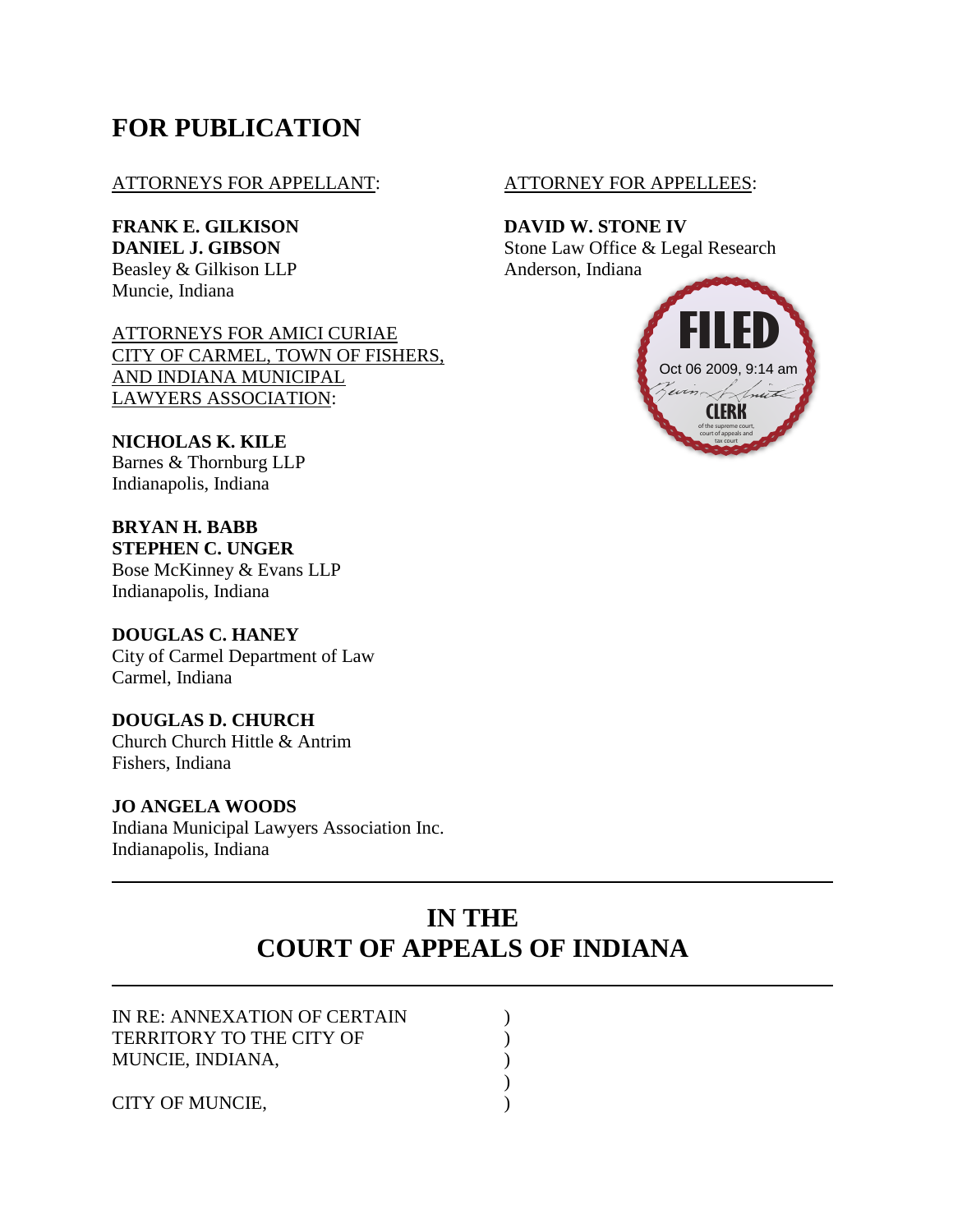| Appellant-Respondent,              |                      |
|------------------------------------|----------------------|
| VS.                                | No. 18A02-0901-CV-89 |
|                                    |                      |
| CERTAIN HALTEMAN VILLAGE SECTION I |                      |
| and BREWINGTON WOODS LANDOWNERS,   |                      |
|                                    |                      |
| Appellees-Petitioners.             |                      |

## APPEAL FROM THE DELAWARE CIRCUIT COURT The Honorable John M. Feick, Judge Cause Nos. 18C04-0802-PL-11-12

#### **October 6, 2009**

#### **OPINION –FOR PUBLICATION**

## **BAKER, Chief Judge**

Appellant-respondent City of Muncie (Muncie) appeals the trial court's order granting the remonstrance petitions of appellee-petitioners (collectively, the Landowners) and declaring Muncie"s Ordinance Numbers 11-07 and 12-07 (collectively, the Ordinances) to be invalid. Muncie argues that the trial court erred by finding that it failed to meet its statutory burden contained within Indiana Code section 36-4-3-13 and by finding that the Landowners met their burden contained within the same statute. Finding that Muncie met its burden and the Landowners failed to meet theirs, we reverse.

#### FACTS

Brewington Woods (Brewington) and Halteman Village Section I (Halteman) are residential neighborhoods located on the outskirts of Muncie. Both areas are more than 25% contiguous to Muncie"s existing corporate limits. Brewington has an area of 37.2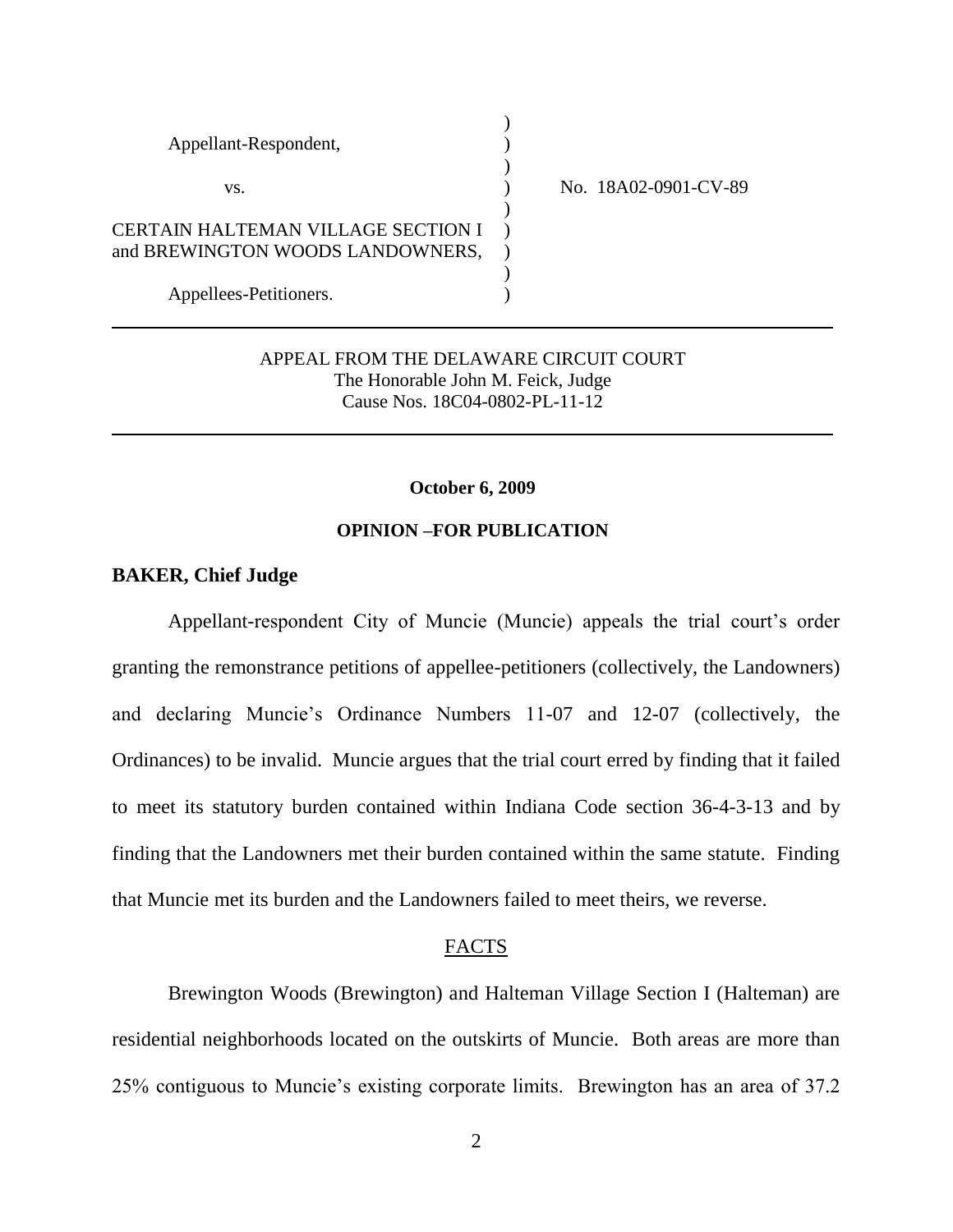acres and an estimated population of 133; Halteman has an area of 62.4 acres and a population of 225.

On May 7, 2007, the Muncie Common Council (the Council) adopted Fiscal Plans for the annexation of Brewington and Halteman and introduced ordinances to accomplish the annexation. On September 10, 2007, the Council adopted the Ordinances. Ordinance 11-07 annexed Brewington and Ordinance 12-07 annexed Halteman to Muncie.

On December 18, 2007, Brewington landowners filed a petition for remonstrance against Ordinance 11-07, and on the same date, Halteman landowners filed a petition for remonstrance against Ordinance 12-07. The cases were consolidated, and a bench trial was held on November 20 and 21, 2008. On January 5, 2009, the trial court granted the Landowners' respective petitions, finding and concluding, in pertinent part, as follows:

14. The City retained HNTB Corporation to prepare fiscal plans for [Brewington and Halteman] in early 2007.

\*\*\*

21. That HNTB did not take into consideration any property tax caps when developing the fiscal plans.

\*\*\*

26. That the City of Muncie has not taken any steps to amend the fiscal plans for the neighborhoods to reflect the property tax caps adopted into law.

\*\*\*

- 28. That the fiscal plans do not account for reduction of revenue that the City of Muncie will experience as a result of property tax caps.
- 29. That the fiscal plans did not account for the loss of revenue to be received by the City of Muncie when determining the cost of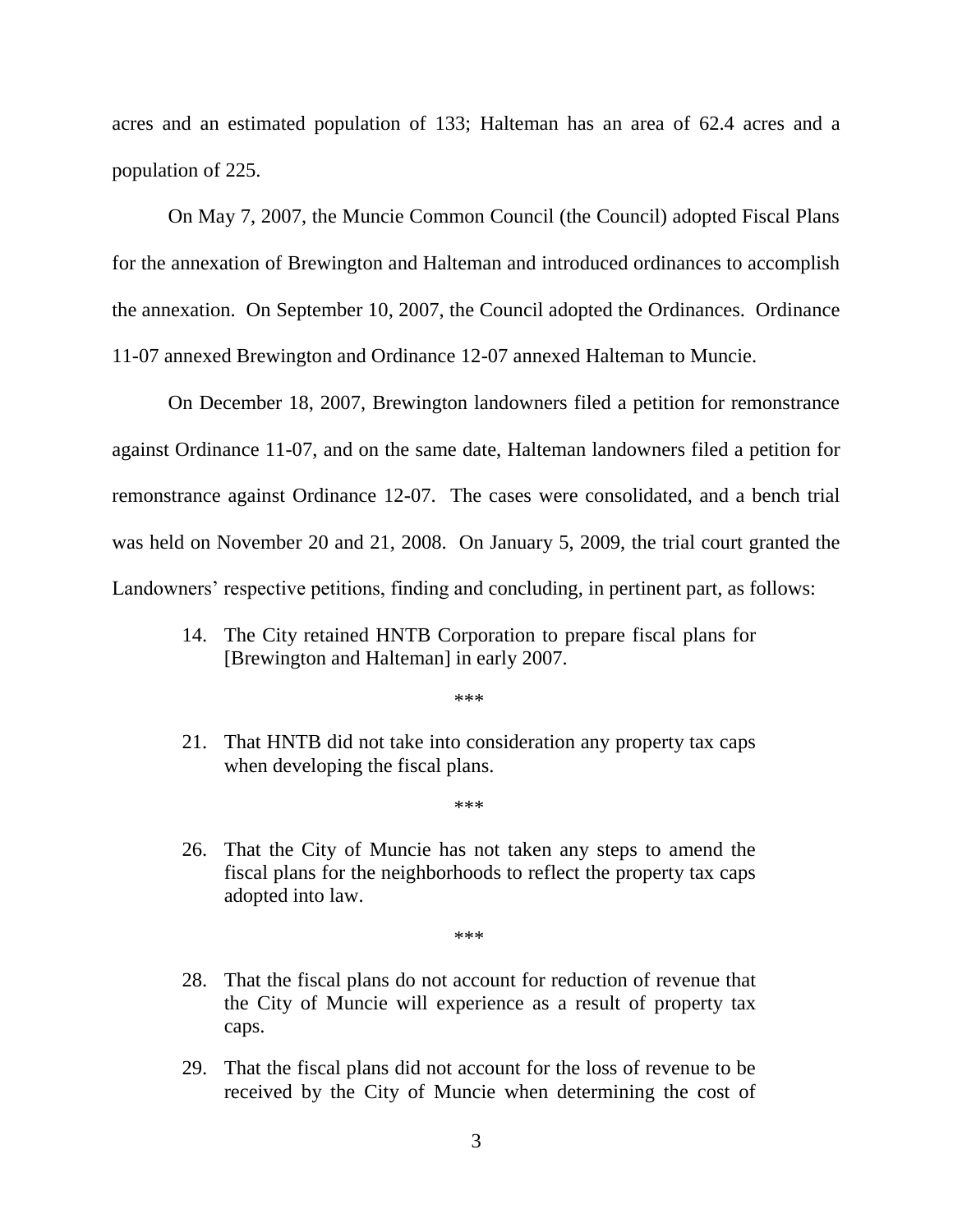providing services to [Brewington and Halteman] and the methods of financing said services.

\*\*\*

34. That there currently exists an insufficient number of fire hydrants in [Brewington and Halteman] for the City of Muncie to provide similar fire protection service as it does to other areas within the City of Muncie's boundaries.

\*\*\*

36. That the City of Muncie will have to install at least three additional fire hydrants in [Brewington and Halteman] . . . .

\*\*\*

- 39. That the City of Muncie has no control over the installation of fire hydrants as the fire hydrants are installed by Indiana-American Water Company.
- 40. That the City of Muncie cannot guarantee that the fire hydrants will be installed within one year as Indiana-American Water Company is the entity that installs the fire hydrants.
- 41. That the City of Muncie will provide fire protection services to [Brewington and Halteman] by using pumper trucks through a relay method for transporting water (hereinafter "Relay Method") from a hydrant to the burning structure until fire hydrants are installed in the neighborhoods.
- 42. That the Relay Method of fire fighting is not a fire fighting service provided in a manner equivalent in standard and scope of the fire fighting service as the City of Muncie provides to other areas within the City of Muncie.

\*\*\*

44. That the fiscal plans do not account for any additional day-to-day expenses that may be incurred by the City of Muncie to provide services to this area as said expenses were categorized by the City of Muncie"s department heads as "insignificant."

\*\*\*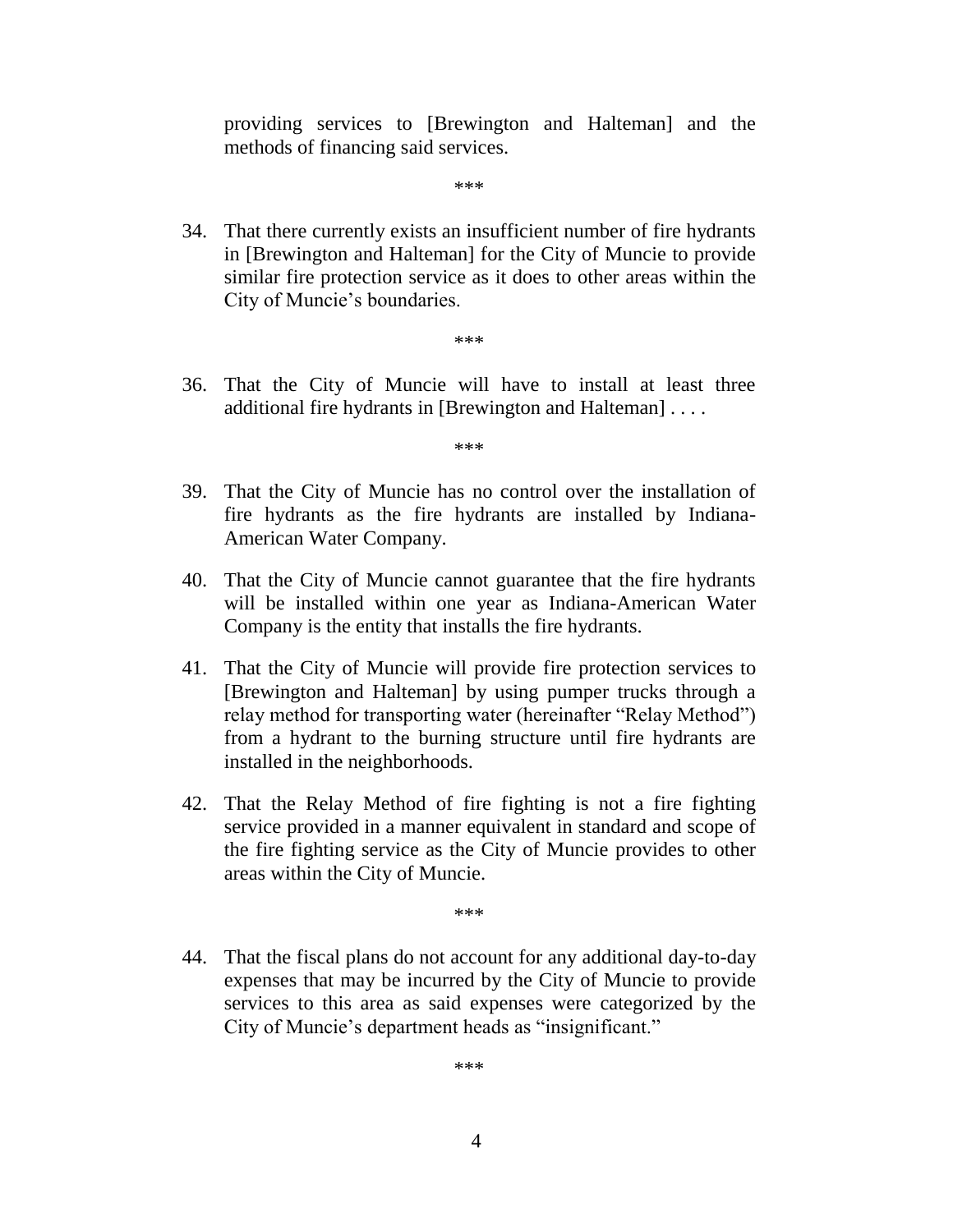- 57. That there are land owners in [Brewington and Halteman] that are paying less than one percent (1%) of their assessed values in real estate taxes.
- 58. That the land owners would be required to pay more taxes in order to reach the one percent property tax cap maximum when annexed by the City of Muncie.
- 59. That there are land owners in [Brewington and Halteman] that have fixed incomes and any increased property tax payments required by the annexation would have a significant financial impact on them.

\*\*\*

## . . . THE COURT HEREBY FINDS AS A MATTER OF LAW AS FOLLOWS:

\*\*\*

9. That the fiscal plans do not account for any additional day-to-day expenses that may be incurred by the City of Muncie to provide services to [Brewington and Halteman] pursuant to Indiana Code  $§$  36-4-3-13(d)(1).

\*\*\*

20. That the City of Muncie has not taken any steps to amend the fiscal plans for [Brewington and Halteman] to reflect the property tax caps adopted into law . . . .

\*\*\*

23. That the fiscal plans did not account for the loss of revenue to be received by the City of Muncie [as a result of property tax caps] when determining the cost of providing services to [Brewington and Halteman] to the neighborhoods and the method of financing said services.

\*\*\*

31. That the City of Muncie cannot provide fire service to the area proposed for annexation in a manner consistent with the standard and scope of services provided to the City of Muncie as a whole as required by Indiana Code  $\S$  36-4-3-13(d)(4).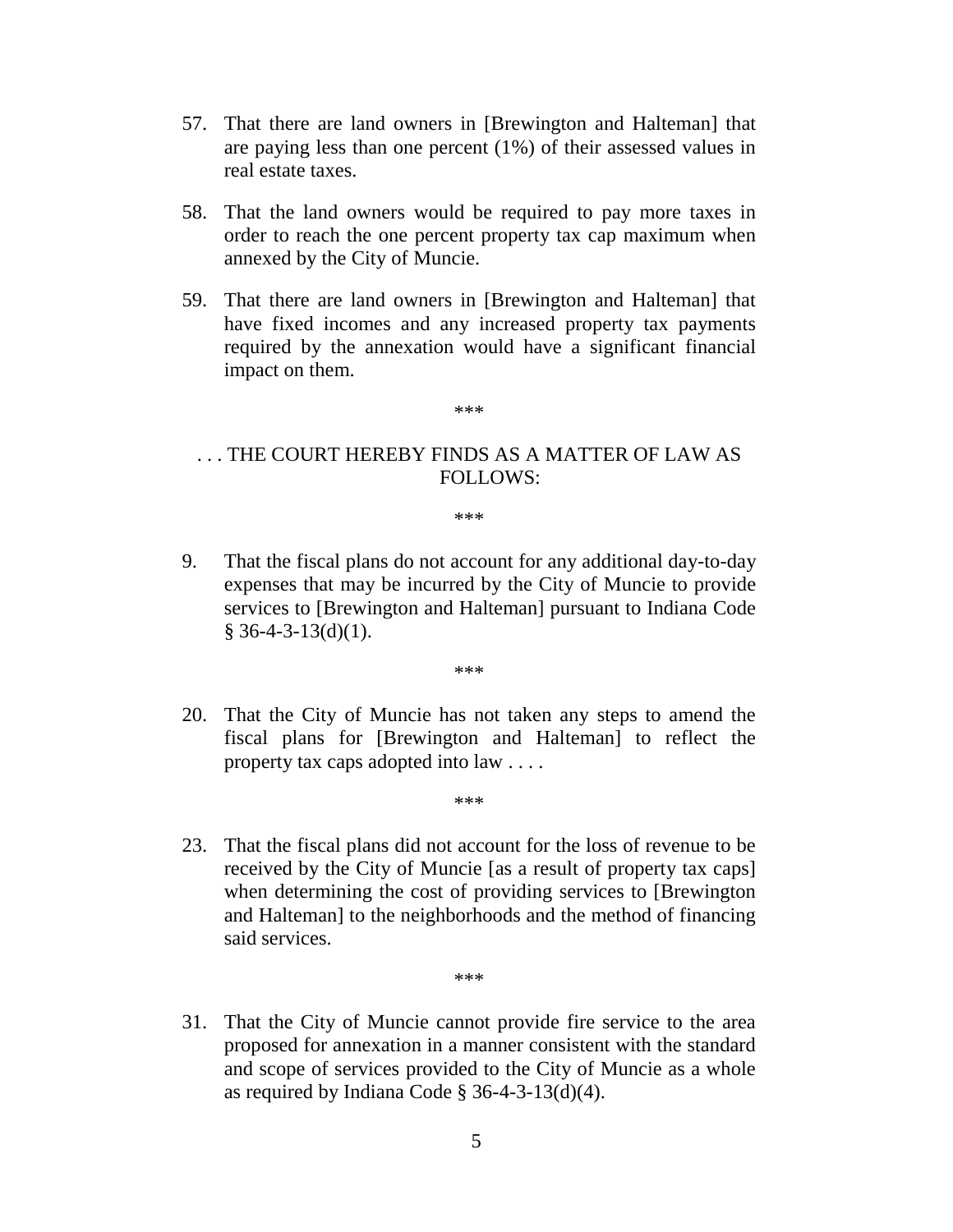\*\*\*

\*\*\*

- 44. That the City of Muncie failed to meet its burden of proof with respect to its compliance with Indiana Code § 36-4-3-13.
- 45. That the land owners have met their burden to show they have met the requirements of Indiana Code § 36-4-3-13(e).

IT IS THEREFORE ORDERED, ADJUDGED AND DECREED that the remonstrance petitions are sustained and [the Ordinances] are not valid.

Appellant"s App. p. 28-33. The City now appeals.

## DISCUSSION AND DECISION

## I. Standard of Review

When, as here, the trial court enters findings of fact and conclusions of law, "we review issues of fact for sufficiency of the evidence and look to the record only for evidence favorable to the judgment." City of Fort Wayne v. Certain Southwest Annexation Area Landowners, 764 N.E.2d 221, 224 (Ind. 2002). We set aside findings and judgments only when they are clearly erroneous. Id. As always, we review questions of law de novo. Id.

We conduct our review bearing in mind that annexation "is essentially a legislative function." Id. Therefore, courts play only a limited role in annexations and must afford the municipality"s legislative judgment substantial deference. Id. "Therefore, a trial court should not "audit" a challenged fiscal plan. Rather, it should focus on whether that

6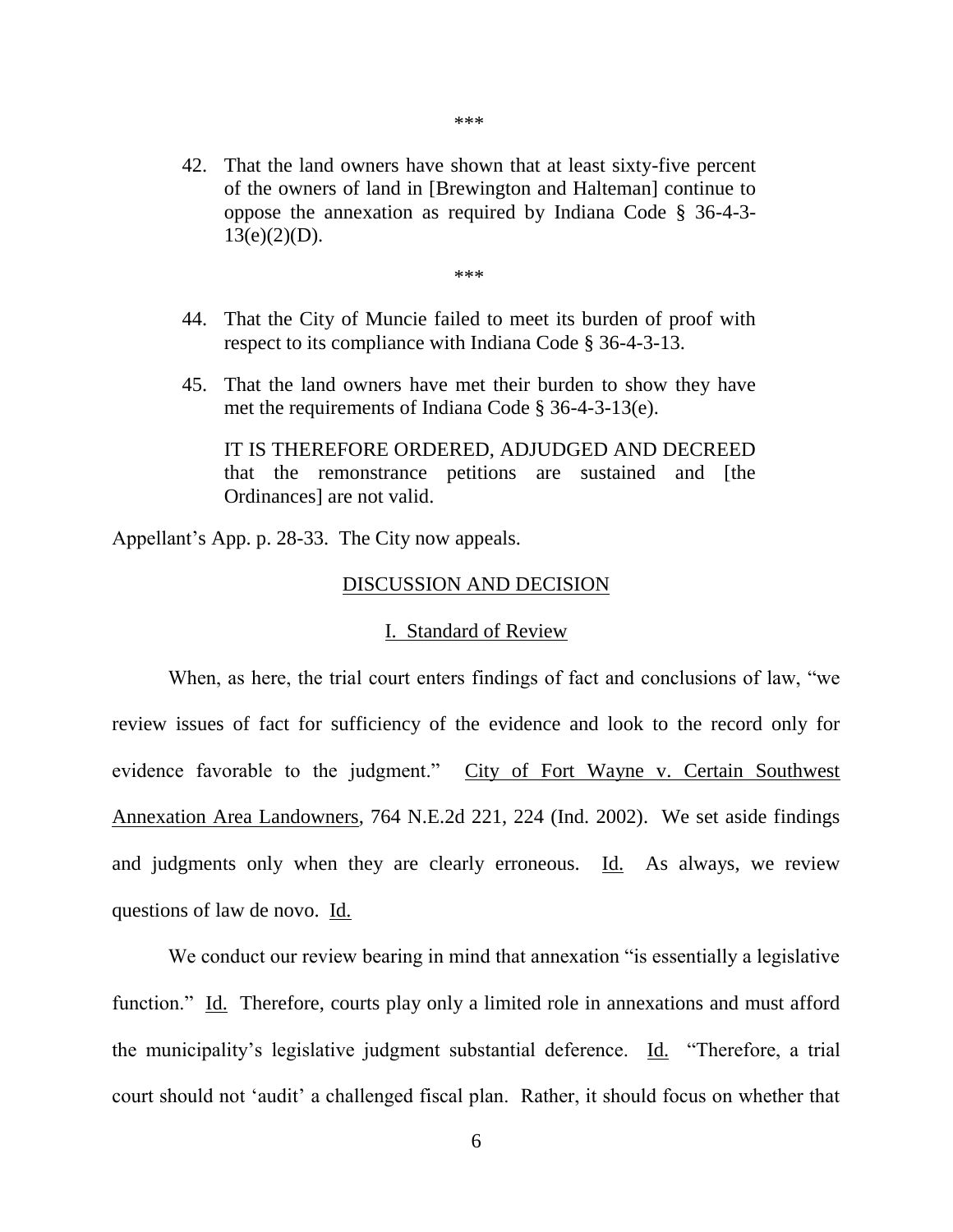plan represents a credible commitment by the municipality to provide the annexed area with equivalent capital and non-capital services." Id.

## II. Prerequisites for Annexation

Indiana Code section 36-4-3-13 lists the prerequisites for annexation, and the municipality bears the burden of showing that it has complied with these statutory conditions. City of Carmel v. Certain Southwest Clay Twp. Annexation Territory Landowners, 868 N.E.2d 793, 797-98 (Ind. 2007). If the municipality meets the requirements of subsections  $13(b)^1$  or  $13(c)^2$  and subsection  $13(d)$ , the court must order the annexation to proceed, subject to the remonstrators" ability to establish all of the grounds listed in subsection 13(e). City of Carmel, 868 N.E.2d at 798.

- (2) One (1) of the following:
	- (A) The resident population density of the territory sought to be annexed is at least three (3) persons per acre.
	- (B) Sixty percent (60%) of the territory is subdivided.
	- (C) The territory is zoned for commercial, business, or industrial uses.

I.C. § 36-4-3-13(b).

 $\overline{a}$ 

- (1) That the territory sought to be annexed is contiguous to the municipality as required by section 1.5 of this chapter, except that at least one-fourth (1/4), instead of one-eighth (1/8), of the aggregate external boundaries of the territory sought to be annexed must coincide with the boundaries of the municipality.
- (2) That the territory sought to be annexed is needed and can be used by the municipality for its development in the reasonably near future.

I.C. § 36-4-3-13(c).

<sup>&</sup>lt;sup>1</sup> Subsection 13(b) provides as follows:

The requirements of this subsection are met if the evidence establishes the following:

<sup>(1)</sup> That the territory sought to be annexed is contiguous to the municipality.

<sup>&</sup>lt;sup>2</sup> Subsection 13(c) provides as follows:

The requirements of this subsection are met if the evidence establishes the following: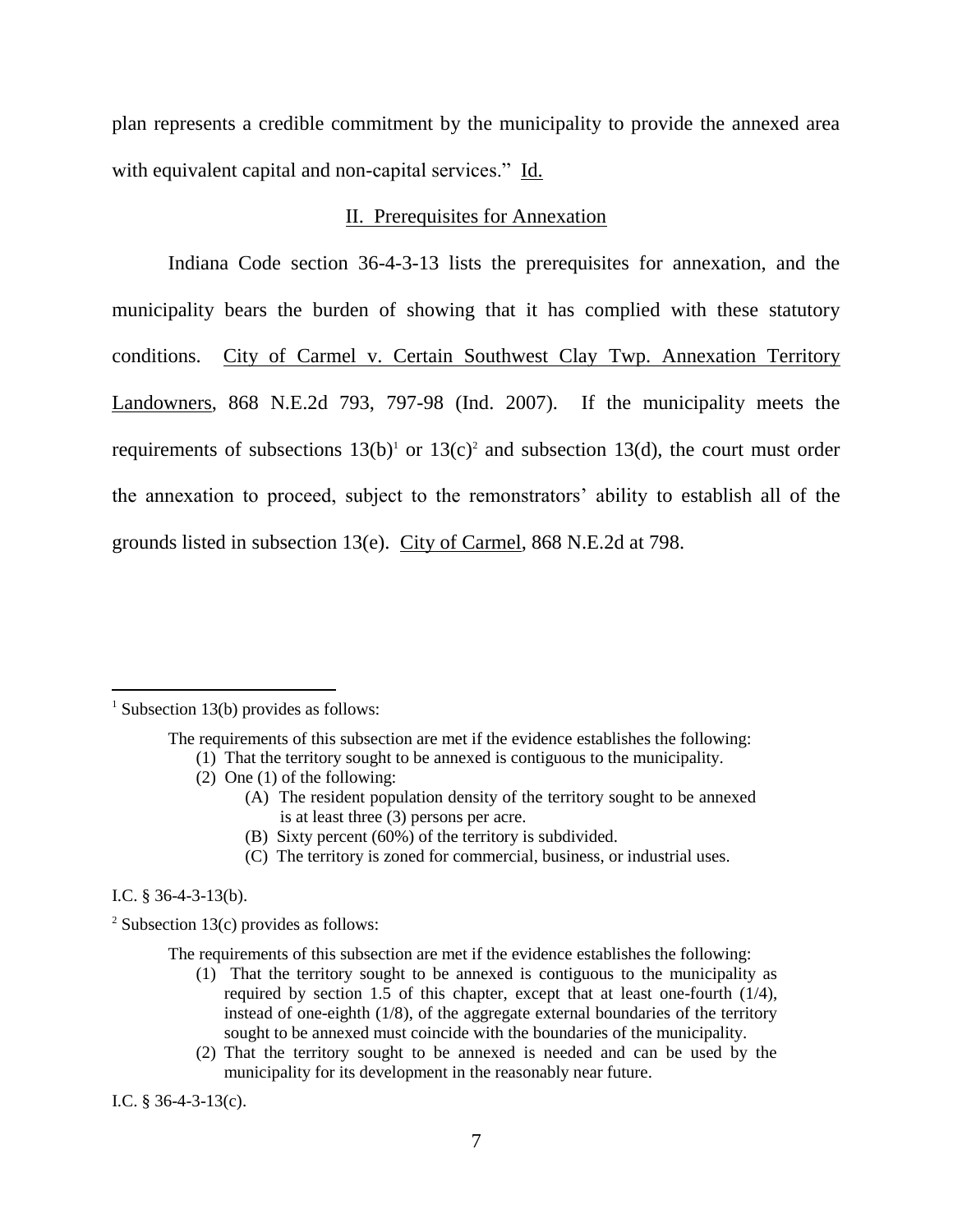Here, the parties stipulate that Muncie met the requirements of subsections  $13(b)^3$ and  $13(c)$ ; therefore, we will focus our analysis on subsection  $13(d)$ , which provides as follows:

- (d) The requirements of this subsection are met if the evidence establishes that the municipality has developed and adopted a written fiscal plan and has established a definite policy, by resolution of the legislative body as set forth in section 3.1 of this chapter. The fiscal plan must show the following:
	- (1) The cost estimates of planned services to be furnished to the territory to be annexed. The plan must present itemized estimated costs for each municipal department or agency.
	- (2) The method or methods of financing the planned services. The plan must explain how specific and detailed expenses will be funded and must indicate the taxes, grants, and other funding to be used.
	- (3) The plan for the organization and extension of services. The plan must detail the specific services that will be provided and the dates the services will begin.
	- (4) That planned services of a noncapital nature, including police protection, fire protection, street and road maintenance, and other noncapital services normally provided within the corporate boundaries, will be provided to the annexed territory within one (1) year after the effective date of annexation and that they will be provided in a manner equivalent in standard and scope to those noncapital services provided to areas within the corporate boundaries regardless of similar

 $\overline{a}$ 

<sup>&</sup>lt;sup>3</sup> The Landowners argue that we should reconsider our holding in Matter of Annexation Ordinance No. X-07-91, 645 N.E.2d 650, 656 (Ind. Ct. App. 1995), trans. denied, that so long as there are at least three residents per acre in an area to be annexed that the municipality"s desire to increase tax revenue is not relevant. Because the areas in this case "barely" satisfy the population density requirement, appellee"s br. p. 14, the Landowners ask that we reconsider this long-standing rule, notwithstanding our recent decision declining to do precisely that. West v. City of Princeton, 901 N.E.2d 1141, 1149-50 (Ind. Ct. App. 2009). We decline to revisit this well-established rule.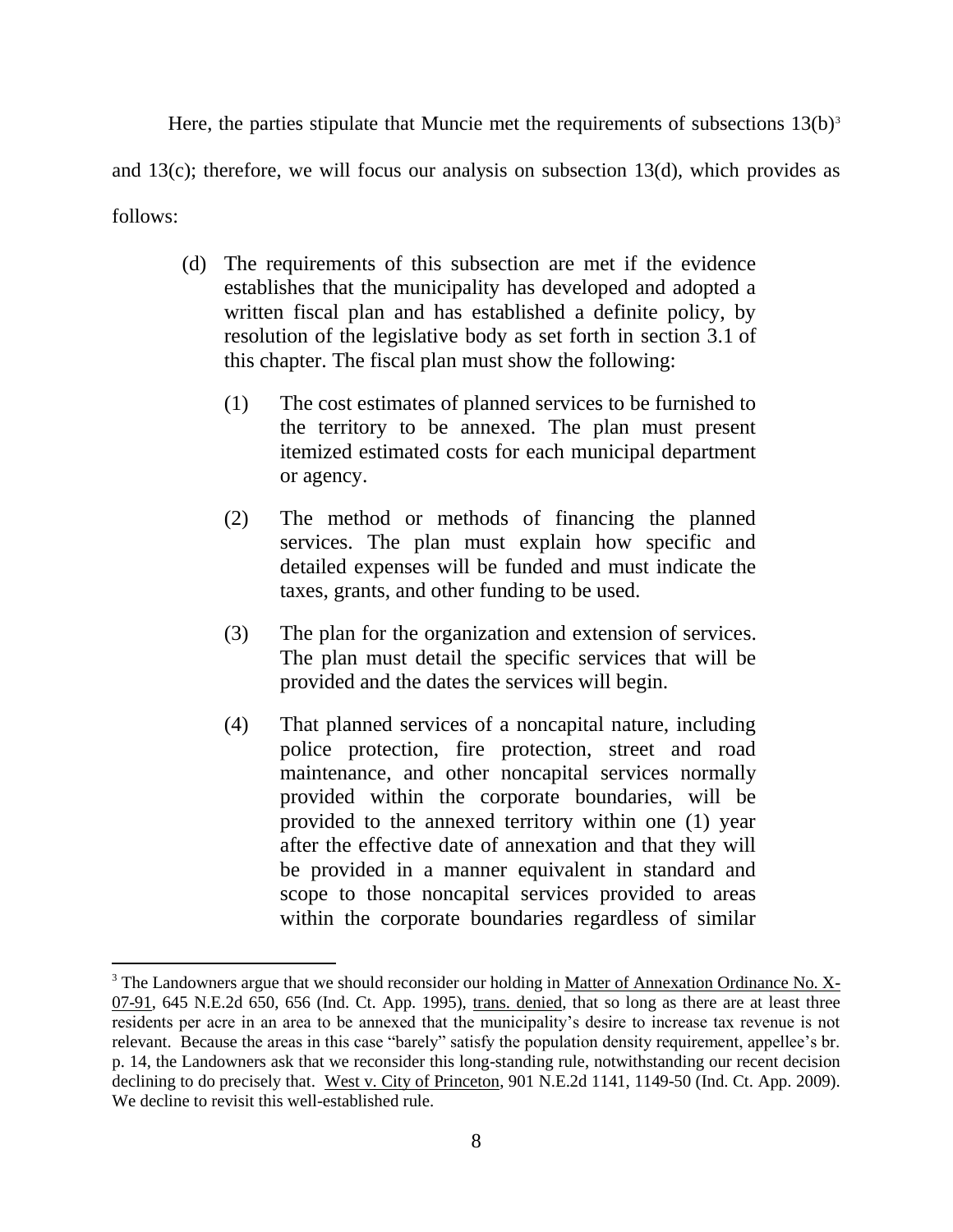topography, patterns of land use, and population density.

(5) That services of a capital improvement nature, including street construction, street lighting, sewer facilities, water facilities, and stormwater drainage facilities, will be provided to the annexed territory within three (3) years after the effective date of the annexation in the same manner as those services are provided to areas within the corporate boundaries, regardless of similar topography, patterns of land use, and population density, and in a manner consistent with federal, state, and local laws, procedures, and planning criteria.

The trial court found that the Ordinances and Muncie"s fiscal plans failed to meet subsection 13(d) in three ways: (1) the failure to take the loss of revenue as a result of the property tax cap into account; (2) the failure to account for and provide cost estimates of planned services to be furnished to the annexed territories; and (3) the failure to prove that fire protection will be provided to the annexed territories in a manner equivalent in standard and scope to that offered in Muncie within one year after the effective date of the annexation.

## A. Property Tax Cap

The trial court found the fiscal plans to be deficient because Muncie failed to "account for reduction of revenue that the City of Muncie will experience as a result of property tax caps" and further failed to amend the fiscal plans or supplement the plans at trial to reflect the tax caps as provided for in 2008 House Enrolled Act 1001.<sup>4</sup> Appellant"s App. p. 29.

 $\overline{a}$ 

<sup>4</sup> Now codified at Indiana Code section 6-1.1-20.6-7.5.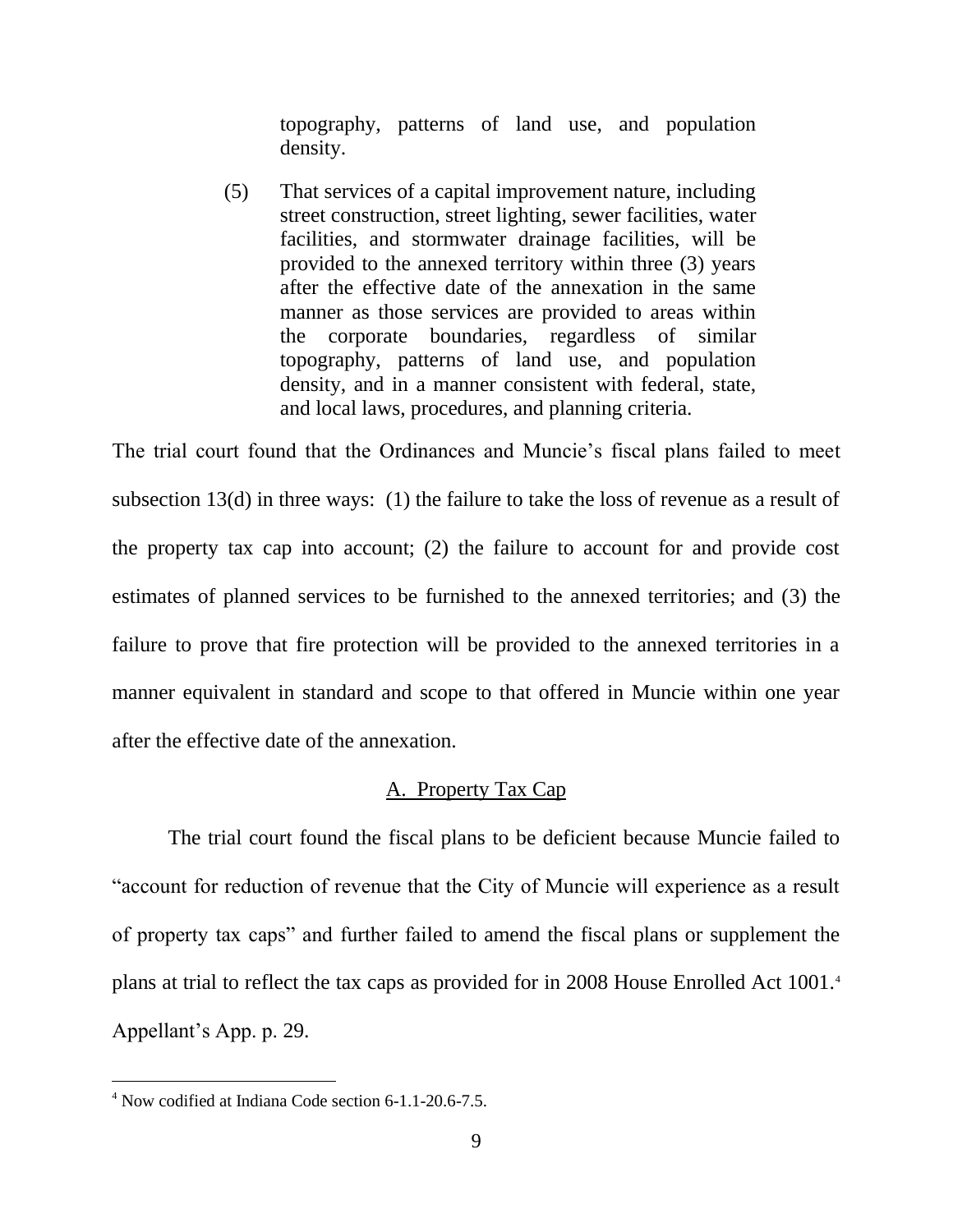Muncie acknowledged at trial that it would almost certainly experience a decrease in revenue as a result of the property tax caps. But Muncie's controller, mayor, and fiscal plan preparer all testified that they had no way at the time of trial to make a reasonably accurate estimate of the precise effect of the tax caps on the city or to assess the potential effect on the level of services that the City could provide. Furthermore, Muncie presented evidence that services would be provided regardless of the legislative change. Tr. p. 125.

Subsection 13(d) merely requires that noncapital services be provided in a manner equivalent in standard and scope to those provided within the corporate boundaries. And the only evidence offered at trial on this issue establishes that, whatever the shortfall may be and whatever restructuring is required, the services provided to the annexed territories would be provided in an equal manner to those offered to Muncie. In other words, as put by Muncie, "if the areas become a part of the City[, ] they will share equally in any decrease or increase in the level of services provided in the future." Appellant"s Br. p. 19.

Under these circumstances, we cannot conclude that the consideration during trial of the possible effects of the property tax cap was a requirement of subsection 13(d). We also note that we agree with amici that "[r]equiring a municipality to make detailed and specific updates to its fiscal plan during trial in response to indirect legislative changes constitutes an impermissible judicial audit." Amici Br. p. 4. As our Supreme Court has cautioned, "[s]ection 13(d) does not speak in terms of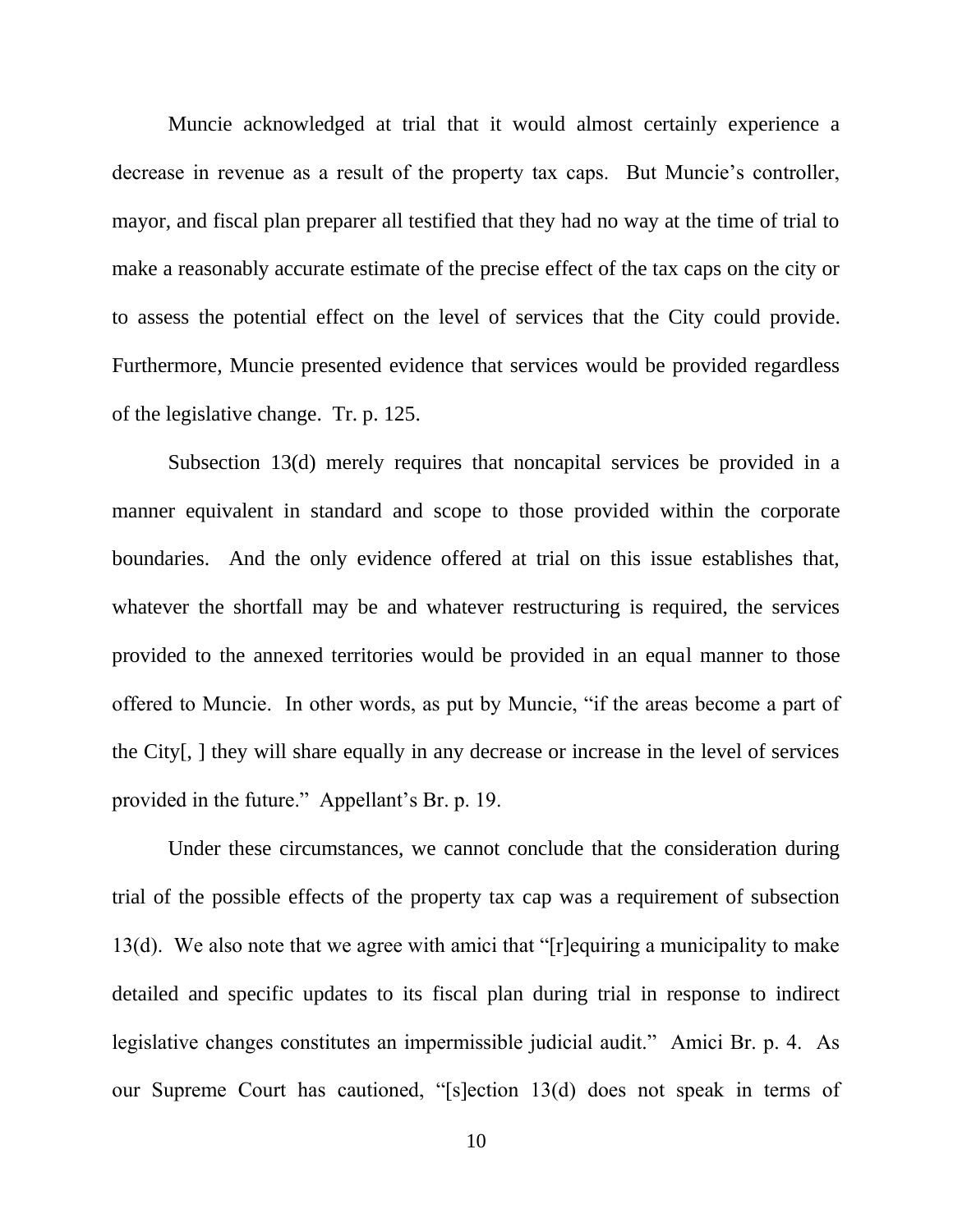projections, forecasts, or inflated costs; it merely requires cost estimates." City of Fort Wayne, 764 N.E.2d at 225 (emphasis added). We find, therefore, that the trial court erred by concluding that Muncie failed to meet its statutory burden to provide cost estimates based on its failure to amend the fiscal plans during trial.

## B. Cost of Planned Services

The trial court also found that Muncie failed to meet its statutory burden because it did not include estimated costs for noncapital services, including police, fire, and street department services. The Landowners argue that this omission must mean "that the City plans to make no police patrols in the areas, provide no road maintenance, no snow plowing and [no] fire department runs." Appellees' Br. p. 8.

The fiscal plans and the undisputed evidence at trial established, however, that there will be essentially no additional cost to Muncie as a result of the provision of noncapital services to the annexed areas. Each area comprises a tiny fraction of the population and the streets of Muncie: collectively, the population of these two neighborhoods totals approximately 53/10,000 of the population of Muncie.

The chief of police testified that the department will incur no additional costs by adding the annexed areas to its service area. Appellant"s App. p. 221-22. The street supervisor testified that any burden on the Street Department would be minute, no equipment would need to be purchased, and no new employees would need to be hired. Id. at 163-65. The only additional costs are yearly fire hydrant and street light rentals for the areas, which will total \$3,174 annually and were accounted for in the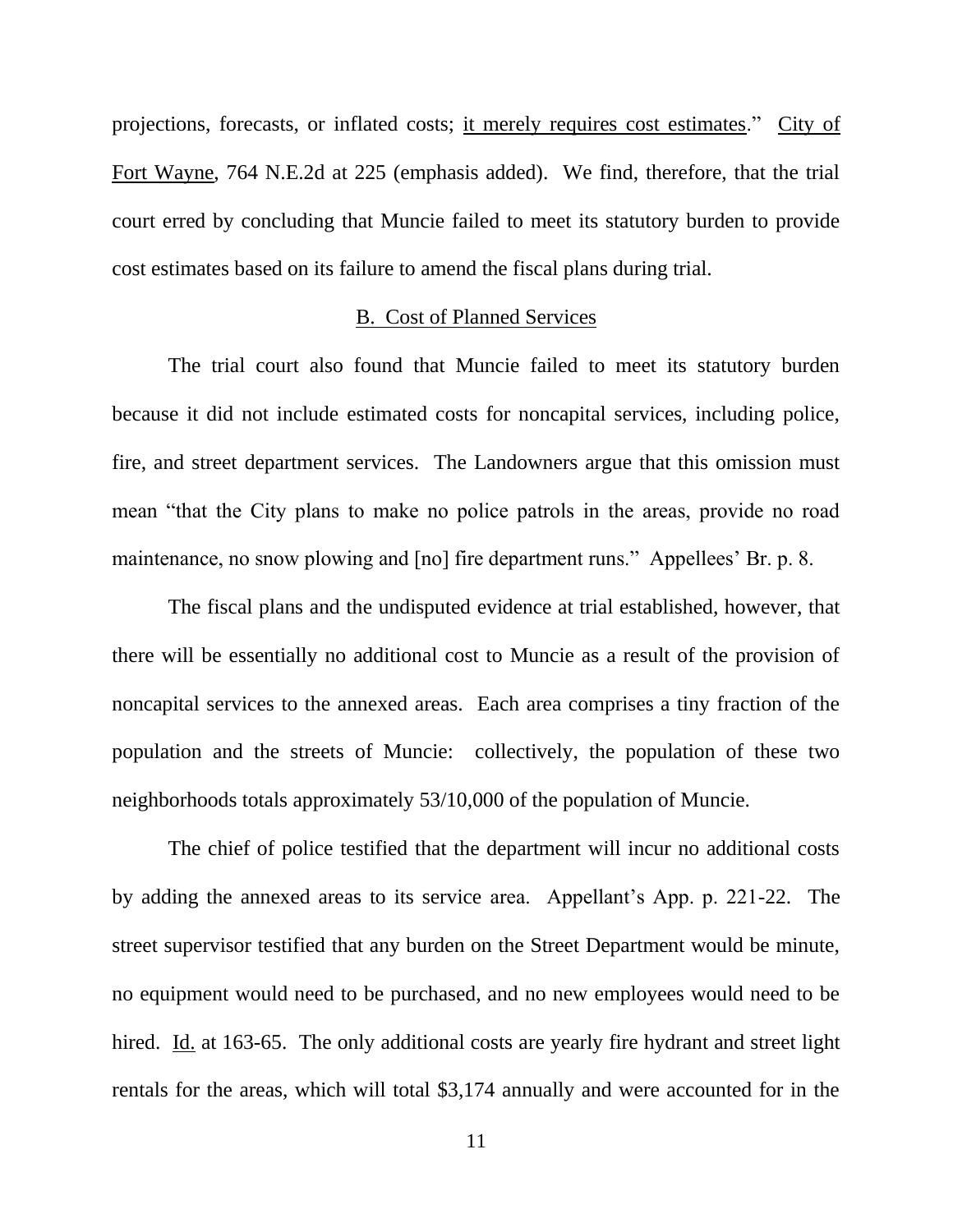fiscal plans. Given this undisputed evidence, we can only conclude that the trial court erred by finding that Muncie failed to meet its statutory burden on this basis.

## C. Fire Protection Services

Finally, the trial court found that Muncie failed to meet its statutory burden based on the lack of fire hydrants in the annexed areas. Muncie has a policy that a fire hydrant must be located within 1,000 feet of any structure where there is an adequate existing main. To fulfill this policy, two fire hydrants need to be installed in Brewington and one needs to be installed in Halteman. If a fire were to occur in these areas before the hydrants were installed, the fire department would use relay pumping, "where fire hose from two pumpers is laid with one pumper in between the hydrant and the pumper at the fire." Appellant's Br. p. 15.

The trial court found, among other things, that because the fire hydrants are installed by a public utility that cannot be controlled by Muncie,<sup>5</sup> Muncie "cannot" guarantee that the fire hydrants will be installed within one year[.]" Appellant"s App. p. 22-23; see also I.C. § 36-4-13(d)(4) (requiring that noncapital services must be provided to the annexed territory within one year after the effective date of annexation),  $-13(d)(5)$ (requiring that capital improvement services must be provided to the annexed territory within three years after the effective date of annexation).

<sup>&</sup>lt;sup>5</sup> As an aside, we note that, in fact, Muncie has specific statutory authority to require the public utility to install the hydrants. See Ind. Code  $\S 8-1-2-101(a)(2)$  (providing that every municipality and county has the power to require of any public utility "such additions and extensions to its physical plant . . . as shall be reasonable and necessary in the interest of the public, and to designate the location and nature of all such additions and extensions, the time within which they must be completed, and all conditions under which they must be constructed . . . .").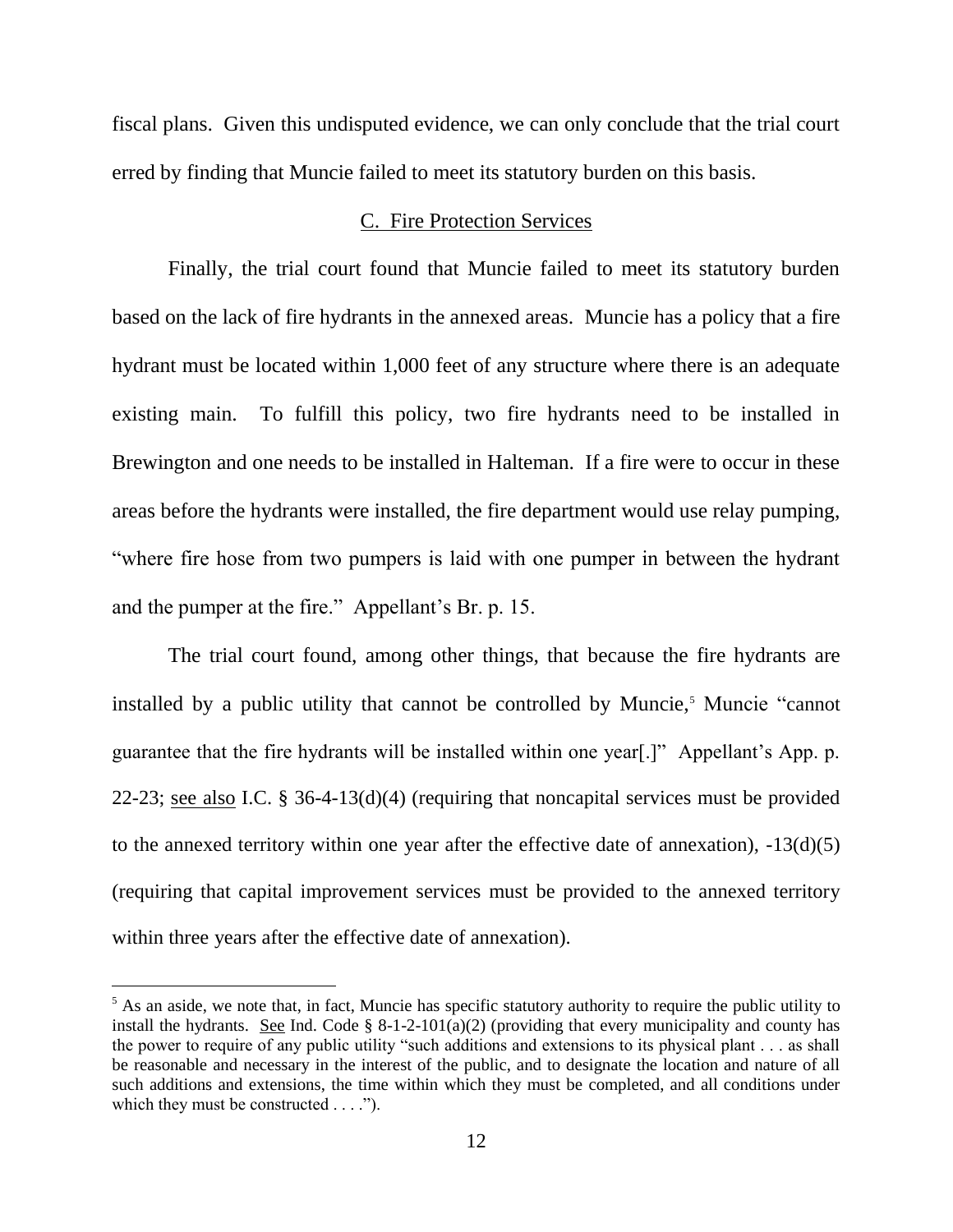Our Supreme Court has made it clear, however, that the fiscal plan itself is an "absolute promise[] that the annexed area will receive comparable capital and non-capital services, without regard to cost." City of Fort Wayne, 764 N.E.2d at 226 n.5. Here, Muncie's fiscal plans state that it will provide the required fire hydrants within three years, as required by statute. Thus, Muncie has committed to provide that service and no further "guarantee" is required. And in any event, although the fiscal plans allow up to three years for hydrant installation, the uncontradicted evidence at trial established that, in fact, the three hydrants would be installed "within months" after the annexation. Appellant"s App. p. 124, 142. Under these circumstances, we can only conclude that the trial court erred by placing an added burden on Muncie that is not contained within subsection 13(d), and we find that Muncie did not fail to meet its statutory burden on this basis.

In sum, when affording substantial deference to Muncie's legislative judgment, as required by our standard of review, we find that Muncie's plan represents the City's credible commitment to provide these neighborhoods with equivalent capital and noncapital services in a timely fashion. Given that conclusion, the remonstrators must establish all of the grounds listed in subsection  $13(e)$  to be entitled to relief.<sup>6</sup>

## III. Subsection 13(e)

Subsection 13(e)(2) provides that the trial court must order a proposed annexation

<sup>6</sup> Given that we have found that Muncie has established that fire hydrants will be installed within the relevant timeframe, we need not consider the trial court's conclusion that Muncie's alternate plan—the relay pumping system—is not equal in standard and scope to those normally provided to Muncie.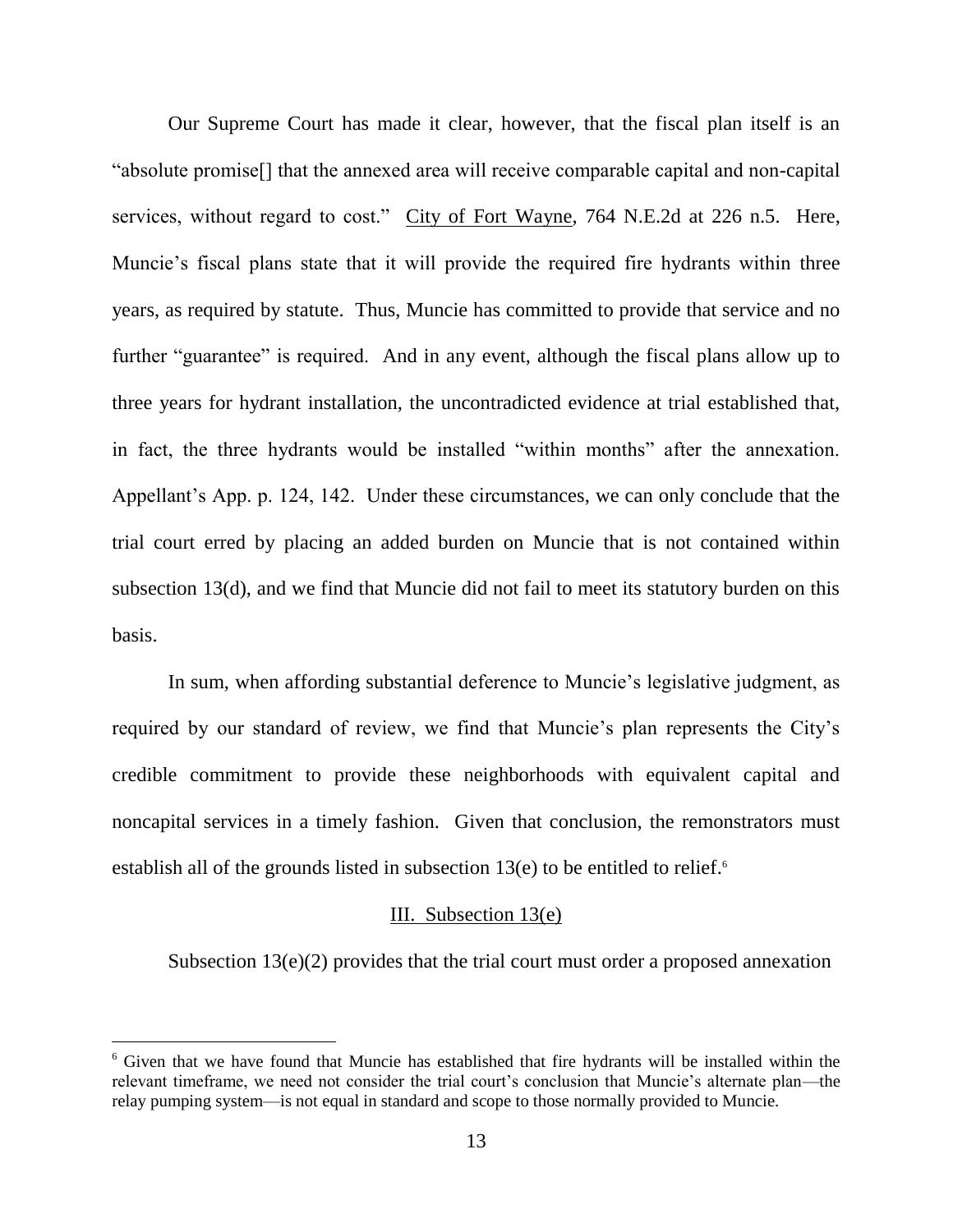not to take place if all of the conditions set forth in clauses (A) through (D) and, if applicable, clause (E) exist in the territory proposed to be annexed:

- (A) The following services are adequately furnished by a provider other than the municipality seeking the annexation:
	- (i) Police and fire protection.
	- (ii) Street and road maintenance.
- (B) The annexation will have a significant financial impact on the residents or owners of land.
- (C) The annexation is not in the best interests of the owners of land in the territory proposed to be annexed as set forth in subsection (f).
- (D) One (1) of the following opposes the annexation:
	- (i) At least sixty-five percent (65%) of the owners of land in the territory proposed to be annexed.
	- (ii) The owners of more than seventy-five percent (75%) in assessed valuation of the land in the territory proposed to be annexed.

Evidence of opposition may be expressed by any owner of land in the territory proposed to be annexed.

(E) This clause applies only to an annexation in which eighty percent (80%) of the boundary of the territory proposed to be annexed is contiguous to the municipality and the territory consists of not more than one hundred (100) parcels. At least seventy-five percent (75%) of the owners of land in the territory proposed to be annexed oppose the annexation as determined under section 11(b) of this chapter.

I.C.  $\S$  36-4-3-13(e)(2). At issue here are the elements requiring that the annexation

have a significant financial impact on the Landowners and that at least 65% of the

Landowners opposed the annexation.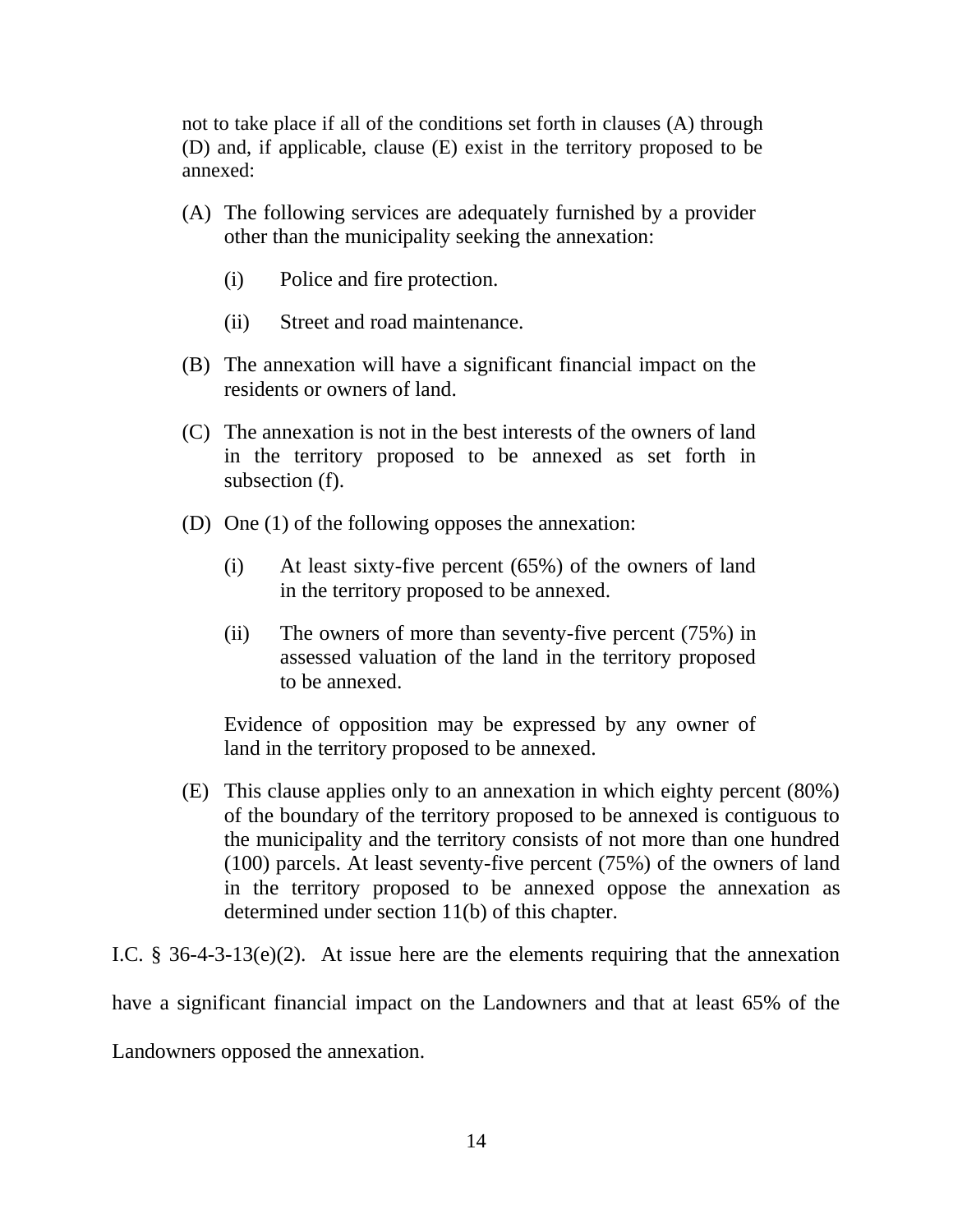In finding that the Landowners established that the annexation would have a significant financial impact on them, the trial court relied on a potential increase in property tax payments following annexation. There was no evidence of how much any given Landowner's taxes would increase, however, and none of the three Landowners who testified stated that the increase would have a significant financial impact. The trial court noted that some of the Landowners are on a fixed income. The Landowners did not testify, however, as to how low—or high—their income is fixed or whether a tax increase would cause a significant change in their lives.

Furthermore, we note that all annexations add a municipal tax layer. Therefore, to find that any tax increase would cause a significant financial impact would essentially bring every annexation under the purview of this subsection, rendering this portion of the statute meaningless. As the amici observe, "[w]hen it drafted Section 13(e) the General Assembly understood and expected that all annexations would result in a new layer of municipal taxes, and therefore required the remonstrators to demonstrate that, given that inevitability, the particular annexation will impose something beyond the norm—something "significant."" Amici Br. p. 11. We simply cannot conclude that this record supports the trial court"s conclusion that the Landowners met their burden with respect to this requirement.

Inasmuch as the Landowners must establish all elements contained within subsection  $13(e)(2)$  and we have found that they failed to establish the significant financial impact element, we have necessarily concluded that they are not entitled to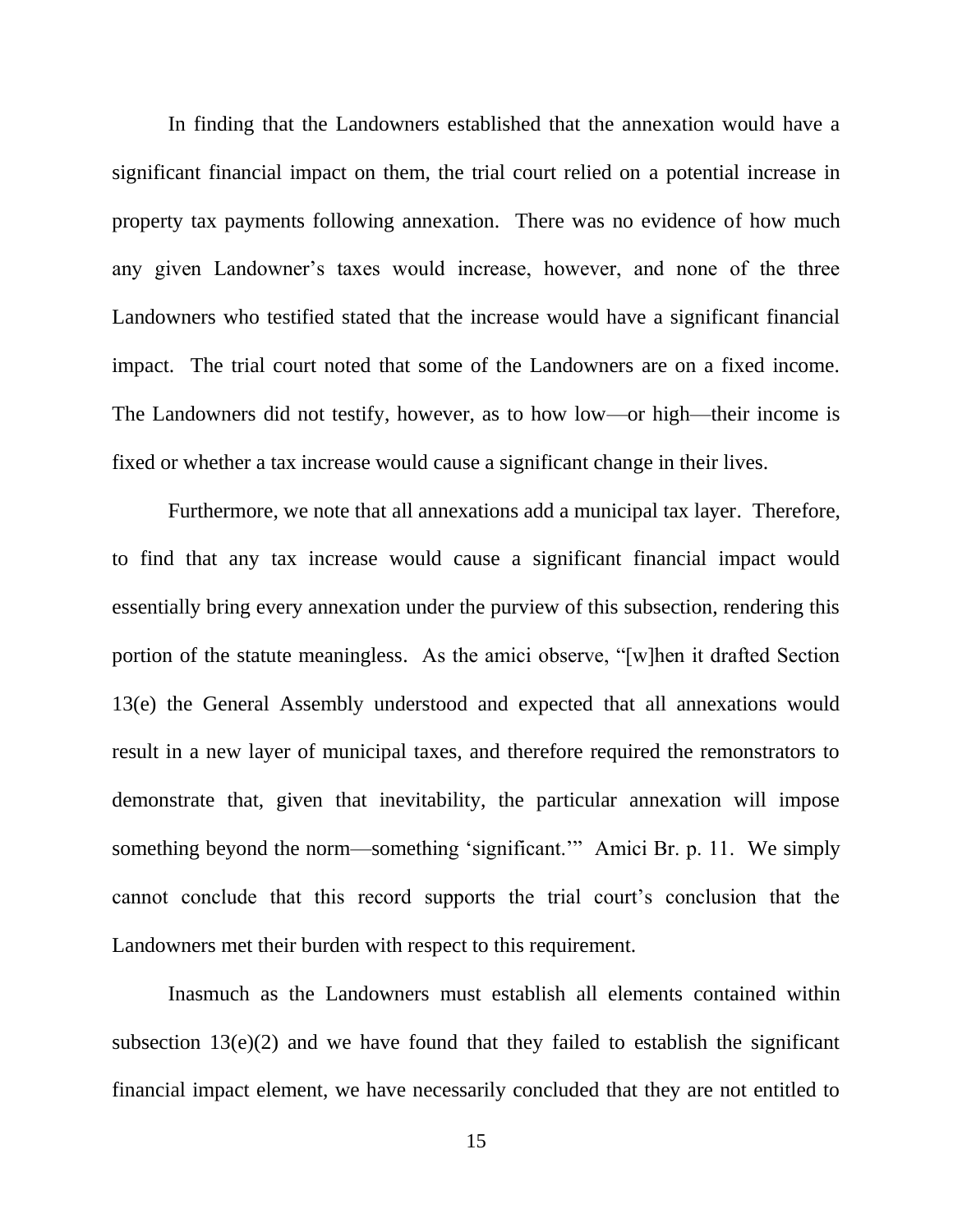relief and need go no further. Briefly, however, we note that the trial court found that 65% of the Landowners opposed the annexation, fulfilling subsection  $13(e)(2)(D)$ . Our Supreme Court has explained that the mere fact that 65% opposed the annexation when they signed on for the initial remonstrance does not suffice to fulfill this subsection; instead,

> [t]he appropriate consideration should have been whether 65% of the landowners continued to opposed the annexation. Condition (D) contemplates the rest of the statutory arrangement only if understood as a testing of landowner sentiment after the rest of the process has run its course.

City of Carmel, 868 N.E.2d at 800 (emphasis added).

Here, the only evidence in the record on this issue is the testimony of two officials in the respective neighborhoods" associations, each of whom testified that no Landowners had indicated that they had changed their minds since signing the petition. Both witnesses also testified that they did not know how many people continued to oppose the annexation and could only venture a guess as to the number in opposition. We do not find that this evidence supports a conclusion that 65% of the Landowners continued to oppose the annexation; therefore, the trial court erred by reaching a contrary conclusion.

#### **CONCLUSION**

In sum, we have found that Muncie met its statutory burden as set forth in Indiana Code section 36-4-3-13, meaning that the trial court must order the annexation to take place unless the Landowners prove that they are entitled to relief under subsection 13(e). We have also found that the Landowners failed to prove that the annexation would have a